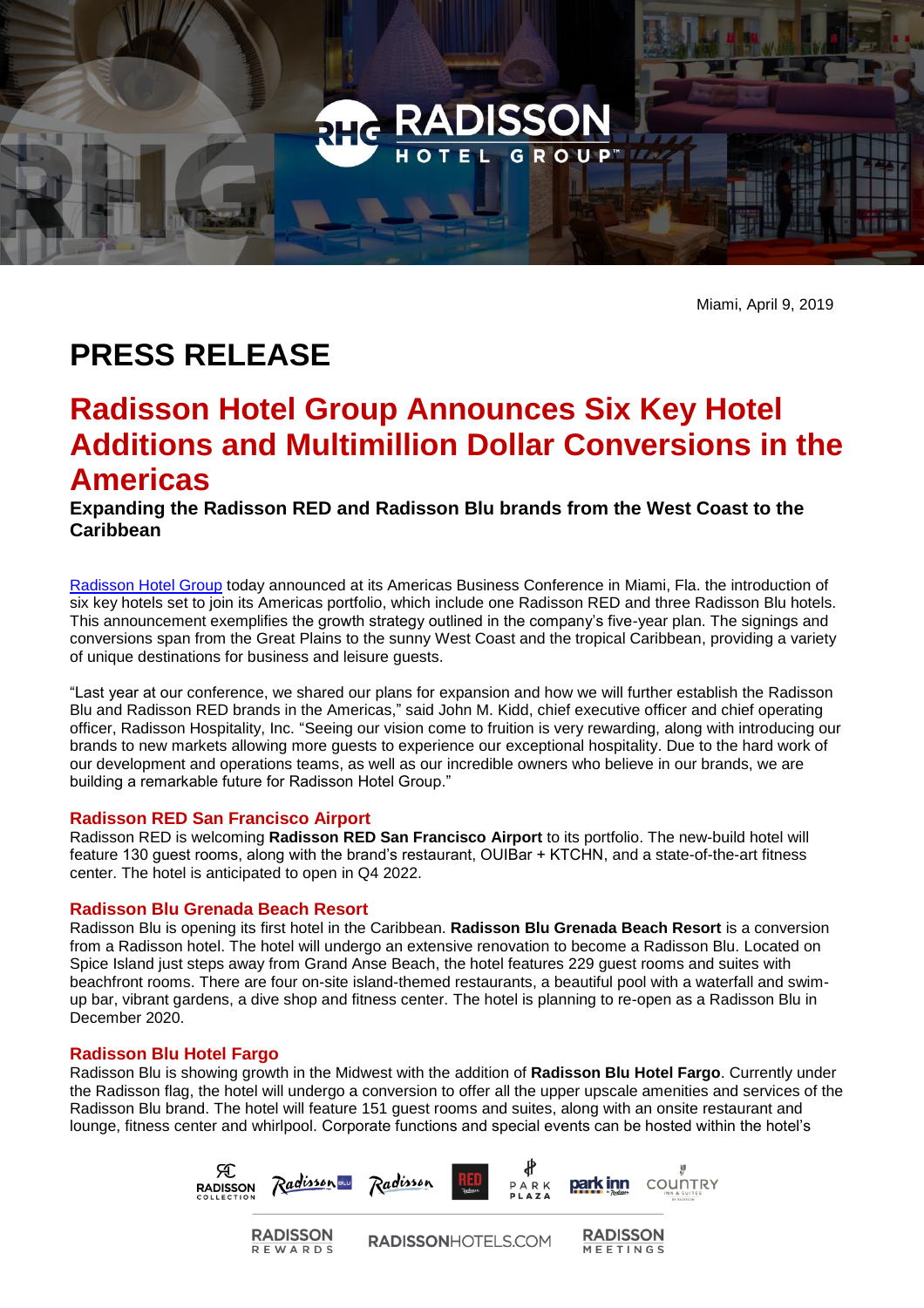5,000 square feet of flexible meeting space. It is conveniently located in Downtown Fargo, just one block from the city's entertainment and nightlife, along with being connected by skyway to the Fargo Civic Center. The hotel also serves as a central location for North Dakota State University, Minnesota State University Moorhead and Concordia College. Radisson Blu Fargo is anticipated to open Q1 2020.

#### **Radisson Blu Admiral Hotel Toronto-Harbourfront**

Canada's first Radisson Blu is set to open later this year. In the fall of 2018, the owners of Radisson Admiral Hotel Toronto-Harbourfront [announced their intent](https://www.radissonhotelgroup.com/media_press-releases&article=radisson-hotel-group-announces-intent-to-open-its-first-radisson-blu-in-canada) to convert the hotel into a Radisson Blu. At the 2019 Radisson Hotel Group Americas Business Conference, it was announced the brand will make its introduction in Canada. Beautiful updates will be made to the hotel's public spaces, guest rooms, food and beverage offerings and its meeting space to bring the unique Radisson Blu brand to life. **Radisson Blu Admiral Hotel Toronto-Harbourfront** is expected to open in summer 2019.

#### **Radisson Plaza Hotel Del Bosque**

Radisson Hotel Group is making strides in Latin America with the signing of **Radisson Plaza Hotel Del Bosque.**  The hotel will be located in the upscale San Isidro District, which is in the Lima Providence of Peru. The hotel will offer 95 guest rooms and suites. Guests can relax during their stay and enjoy the ninth-floor pool featuring stunning views of the city, an onsite restaurant and bar, fitness center, business center and a variety of meeting spaces. The hotel is planning to open April 2019.

## **Country Inn & Suites by Radisson, North Little Rock, Arkansas**

**Country Inn & Suites by Radisson, North Little Rock, Arkansas** is planning to open in Q3 2019. This hotel is owned by Nupen Patel. This marks Patel's sixth hotel with Radisson Hotel Group, and his fourth signing with the company in the last 12 months. The hotel will undergo a \$3 million renovation to feature the brand's latest Generation 4 design concept, which includes a modern look and feel while providing all the comforts of home. Guests will have access to a complimentary breakfast, an onsite restaurant, pool, fitness center and business center. The hotel will feature 141 guest rooms and suites. Guests will be able to enjoy the hotel's convenient location near historical attractions and entertainment the city has to offer.

```
###
```
#### **ABOUT RADISSON HOTEL GROUP**

Radisson Hotel Group™ is one of the world's largest hotel groups with seven distinctive hotel brands, and more than 1,400 hotels in operation and under development around the world. The Radisson Hotel Group portfolio includes Radisson Collection™, Radisson Blu®, Radisson®, Radisson RED®, Park Plaza®, Park Inn® by Radisson and Country Inn & Suites® by Radisson.

Radisson Rewards™ is a global rewards program that delivers unique and personalized ways to create memorable moments that matter to our guests. Radisson Rewards offer exceptional loyalty benefits for our guests, meeting planners, travel agents and business partners.

Radisson Meetings place people at the heart of everything we do and treat every meeting or event as more than just a date in the calendar. Designed around three key commitments – Personal, Professional and Memorable – delivered through bespoke services, Radisson Meetings create successful and unique experiences for our guests.

More than 95,000 team members work globally for the Radisson Hotel Group and at the hotels licensed to operate in its systems.

For more information, visit: [www.radissonhospitalityab.com/media/news-releases](http://www.radissonhospitalityab.com/media/news-releases)  [www.radissonhotelgroup.com/media](http://www.radissonhotelgroup.com/media)

Or connect with us on: